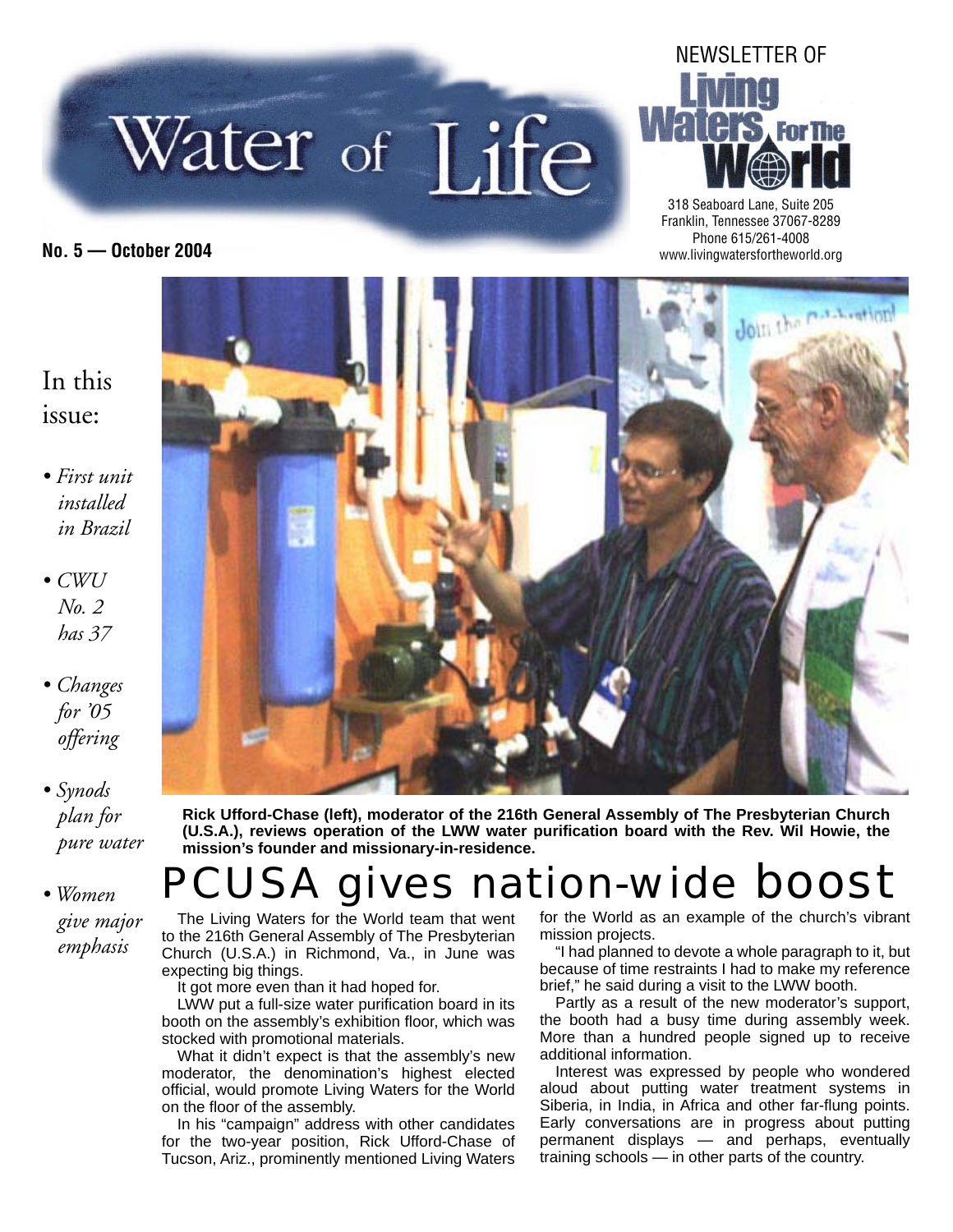# Mississippi Presbytery team installs Brazil's first system

#### **By Dr. A. M. "Bubba" Martin**

The first Living Waters for the World installation in Brazil — indeed, the first in South America  $-$  was installed June 6-19, 2004, by a team of 12 from eight churches in the Presbytery of Mississippi.

The site of LWW system No. 19 is Patos, a city of about 100,000 in the state of Paraiba in northeast Brazil.

*The team leader was George Bates of First Church, Natchez. He and his wife Linda, together with the Rev. Michael Herrin and Dr. Betsy Lipscomb of Port Gibson, Lee Watson of Westminster Church, Natchez, Bill Cook of Grace Chapel and Betty Hanawalt of Bay St. Louis conducted classes in health and hygiene instruction, together with spiritual emphasis.*

*The others made up the water installation team: Rev. Ted Hanawalt and his grandson, Ian, Bay St. Louis; Bob Friley, Yokena Vicksburg; Janice Jackson, Briarwood; and Dr. "Bubba" Martin, Trinity. They were assisted by Raimundo Couto, who with his wife, Valdivia, are the Brazilian missionaries at the preschool.* 

*Joining us in Brazil was Dayan Paiva, a Brazilian student who had recently attended one year at Chamberlain-Hunt Academy who assisted us as one of our translators. We were also joined by Debbie Hammett and her son, Matt, from First Church, Smyrna, Tenn.*

Part of the trip was devoted to a Mission Network Conference attended by about 45 Americans involved in mission partnerships within the Sertão region (comprised of the northeast 9 states in Brazil) and by about 32 Brazilian pastors and missionaries from this region. Also participating were the President, Stated Clerk and Secretary of Missions of the National Independent Presbyterian Church of Brazil, located in São Paulo.

The Mission Network Conference had workshops and lectures relating to the progress of the various mission projects in the Sertão, both past and present, and the potential for future mission partnerships in one of the most arid, poverty stricken and poorly evangelized regions in Brazil.

One such project is the Cistern Project that churches of the Presbytery of Mississippi have been contributing



**Above, children at the Linda Bates**  Preschool get their first taste of pu**rifi ed water from the LWW system with the help of Raimundo Couto, and his wife, Valdivia, Brazilian missionaries at the school.**

#### **At right, Bubba Martin and friends.**

to for the past several years. The conference meetings were held at the newly constructed First Presbyterian Church of Patos, a beautiful sanctuary seating 350 plus.

The remainder of the trip was involved in the installation of a water purification system at the Linda Bates Preschool in the São Sebastião neighborhood in Patos and providing health and hygiene instructions for teachers and other

adults from neighboring communities with specific emphasis on water-borne germs.

The lack of availability of pure water is a major problem in this part of Brazil, in both urban and rural areas.

After installation, the water was determined to be pure and safe and was shared at the dedication service with about 60 adults and children, both Brazilian and American.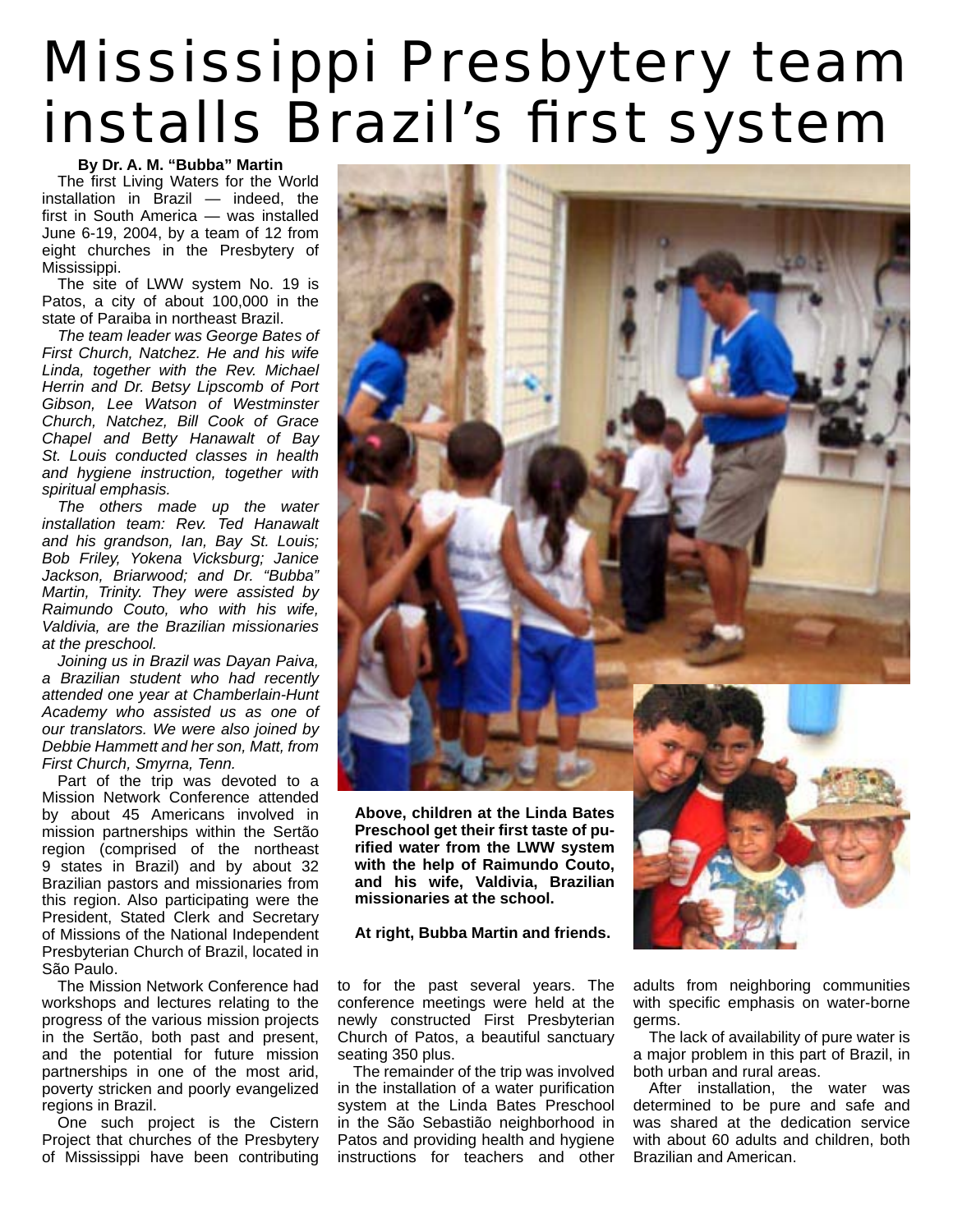## Second CWU session graduates 37

The second session of Clean Water U, held September 15-19, produced 37 more graduates with training in how to deliver clean water to a thirsty world.

A few of them had taken other courses in the initial session last March, but the new crop of trainees means that at least 80 individuals from across the nation have come to northern Mississippi for the unique lessons at Camp Hopewell.

Four new states Arkansas, Georgia, Kansas and Missouri — were represented. Class members plan to install systems in Guatemala, India, China, Ghana, Cambodia, El Salvador, Sierra Leone and Mexico — truly a world-wide mission!.

The faculty was the same as in the spring session: Wil Howie, LWW's missionary in residence, teaching CWU 101 in survey and water testing; Joanie Lukins of Danville Ky., regional coordinator for projects in the Yucatan, teaching CWU 102 in health and spiritual education of water users; and Remi van Compernolle of Houston, Texas, the mission's chief water engineer, teaching<br>CWU 103 in system CWU 103 in system installation and operation.

Emily Clarke Dunbar of the Synod of Living Waters staff again served as registrar, and stewardship counselor Pierce Buford was the master materials clerk, chief gofer and social coordinator.

The event caught the attention of regional news media. The Oxford Eagle sent a reporter-photographer team that prepared a front-page reportwith a photo of trainee Gerald Socha of Bartlett, Tenn., hooking pipes to a rooftop water tank.

Errol Castens, religion editor of The Tupelo (Miss.) Journal went even further, enrolling, as a student. He is preparing an in-depth report,



**On the dock at Camp Hopewell's Lake Andrew, Jim Murphy of Campbellsville, Ky., explains the solar-powered pump that sends water up the hill for training.**





**CWU 102 students puzzle out how the parts of a purifi cation system fi t together.**

and also planning a mission trip.

Some registrants were unable to attend, which put CWU in a financial crunch because it has to arrange with the camp in advance for rooms and meals, plans which can't be altered at the

last minute. For that reason, the staff recommended that in the future, applications be accompanied by a transferable but nonrefundable \$100 fee and to require that the entire course fee be paid in advance.

Potential new teaching staff

**Under tree shade, students build relationships.**

> members are in training, and dates have been established for 2005 CWU sessions: March 9 - 13, April 13 - 17, and September 21 - 25. In addition, a "graduate school" for previous participants in water mission trips is tentatively planned for October 2005.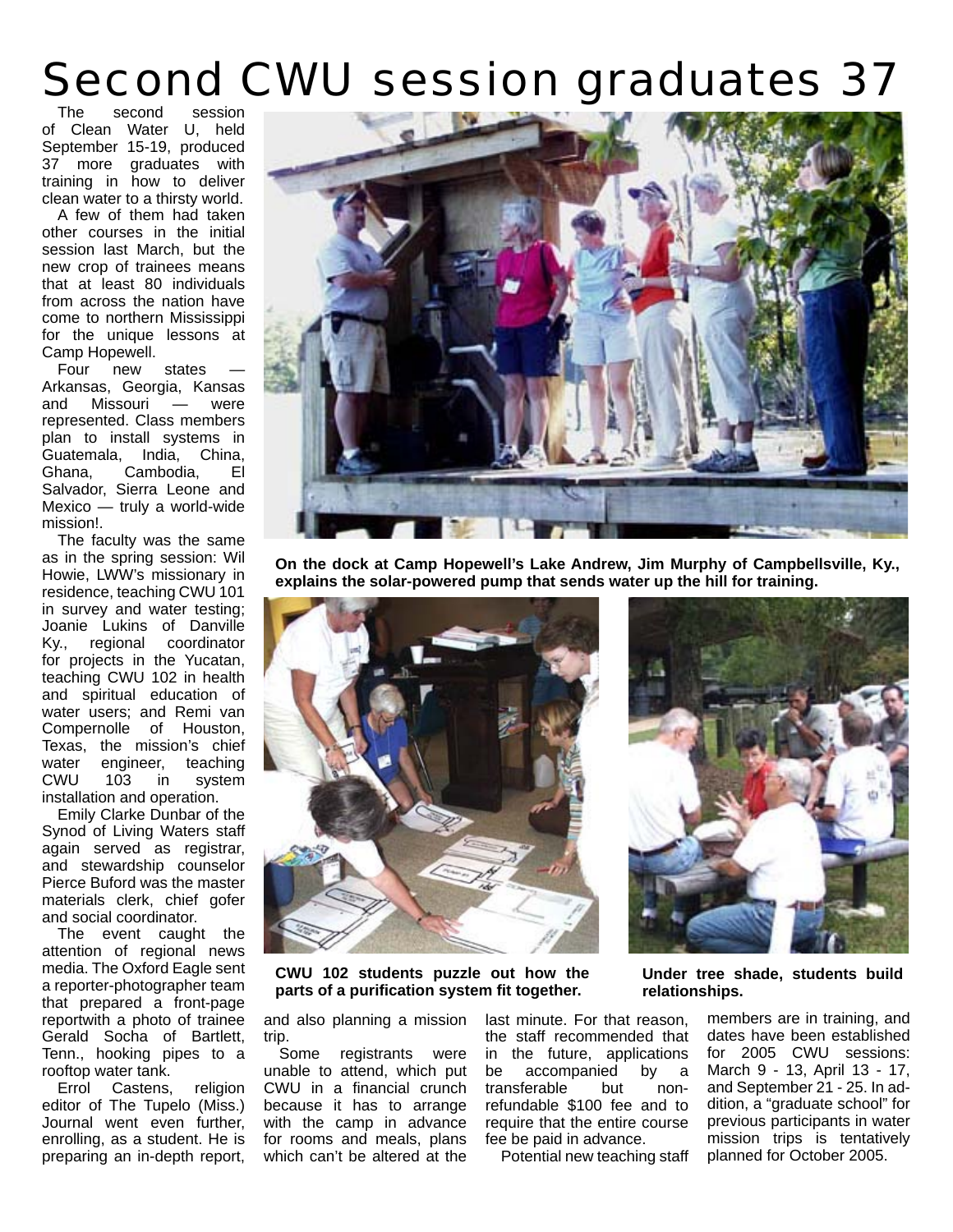### 2004 Giving Sunday Offering sets record; changes announced for 2005 distribution

Giving Sunday, the annual offering taken within the Synod from which LWW derives the majority of its support, thus far stands at \$75,000 received for 2004, the most in the organization's history.

The gain mirrors increased participation in, and awareness of, the LWW effort by SLW presbyteries and churches.

Due to the significant increase in the number of clean water teams being assembled at presbytery and local church levels, the Living Waters for the World committee has voted to reserve a portion of offering funds taken in 2005 and beyond and use the funds to directly support the financial needs incurred by these teams.

A presbytery with an active water team may, beginning January 1, 2006, request up to 25% of 2005 Giving Sunday offering proceeds received from that presbytery for use in support of their clean water team.

Likewise, a local church with an active water team may request up to 25% of 2005 Giving Sunday offer-



**Ministers discussing "sister synod" relations in Merida, Mexico, are (from left) Miguel Sansores, David Snellgrove, Edwin Tun Canto, wil Howie and Amos Cahuich Yam.** 

#### 'Sister' synods talk of clean water

Taking steps toward adopting each other as "sisters," the Synod of Living Waters and the Synod of the Peninsula, in the Yucatan of Mexico, have begun talking about how the relationship might work.

The kinship might involve exchanges of information and visits, assistance with ministry to Hispanics in our synod, help for Mexican pastors wanting to study in U.S. seminaries, and other people-to-people matters.

Twice this year, in May and in August, delegations from the two synods have conferred in Merida, Mexico, about how to formalize the deal. A third trip is coming up in October.

Synod Executive David

Snellgrove was accompanied to Mexico in May by the Rev. Wil Howie, coordinator of the synod's Living Waters for the World project, and by elder commissioner Bill Williams, moderator of the synod's LWW Committee.

In August Howie and Williams returned.

The Synod of the Peninsula proposes to formally endorse Living Waters for the World, which already has installed eight water purification systems in the Yucatan. The synod has a goal of doubling its number of churches in the next 20 years, and it sees water projects as a plus for proposed new church developments.

The first people exchanges are expected to take place when a delegation from each synod attends the other synod's annual meeting, the Synod of the Peninsula on October 27-29 in Ciudad del Carmen and the Synod of Living Waters on January 24- 25 in Huntsville, Ala.

To help people in the pew learn more about those in the sister synod, regular exchanges of information are planned. The Synod of the Peninsula will send articles for submission to *The Voice,*  our synod's newspaper, about happenings in Mexico, and the Synod of Living Waters will send Spanish language reports at intervals for distribution to churches in the peninsula.

After all, sisters have to talk to each other.

ing proceeds received from that church. The funds may be used to offset travel, equipment or other related expenses.

An active water team is defined for this purpose to mean a group assembled to bring clean water to a mission partner, via Living Waters for the World, within two years of the date of application for the funds.

It is the committee's hope that this distribution of offering proceeds will further stimulate the desire and ability of Presbyterians through SLW to bring clean water to the world.

#### Look for LWW in pages of PW magazine

*Horizons*, the magazine for Presbyterian Women, plans to feature the work of Living Waters for the World and Clean Water U in its March/ April 2005 issue.

Six pages are planned for an in-depth article, an overview of the world water crisis, and profiles from both sides of the clean water equation — a church mission team providing clean water and a partner church receiving this precious gift.

The article will invite Presbyterian women to serve as clean water liaisons at their respective churches, greatly expanding awareness and the opportunity for service.

Presbyterian Women in the Synod of Living Waters have long been a key part of the growth and success of Living Waters for the World, providing financial support and promoting awareness at presbytery and church levels.

Through their efforts, the national office of PW became aware of LWW, leading to this tremendous opportunity.